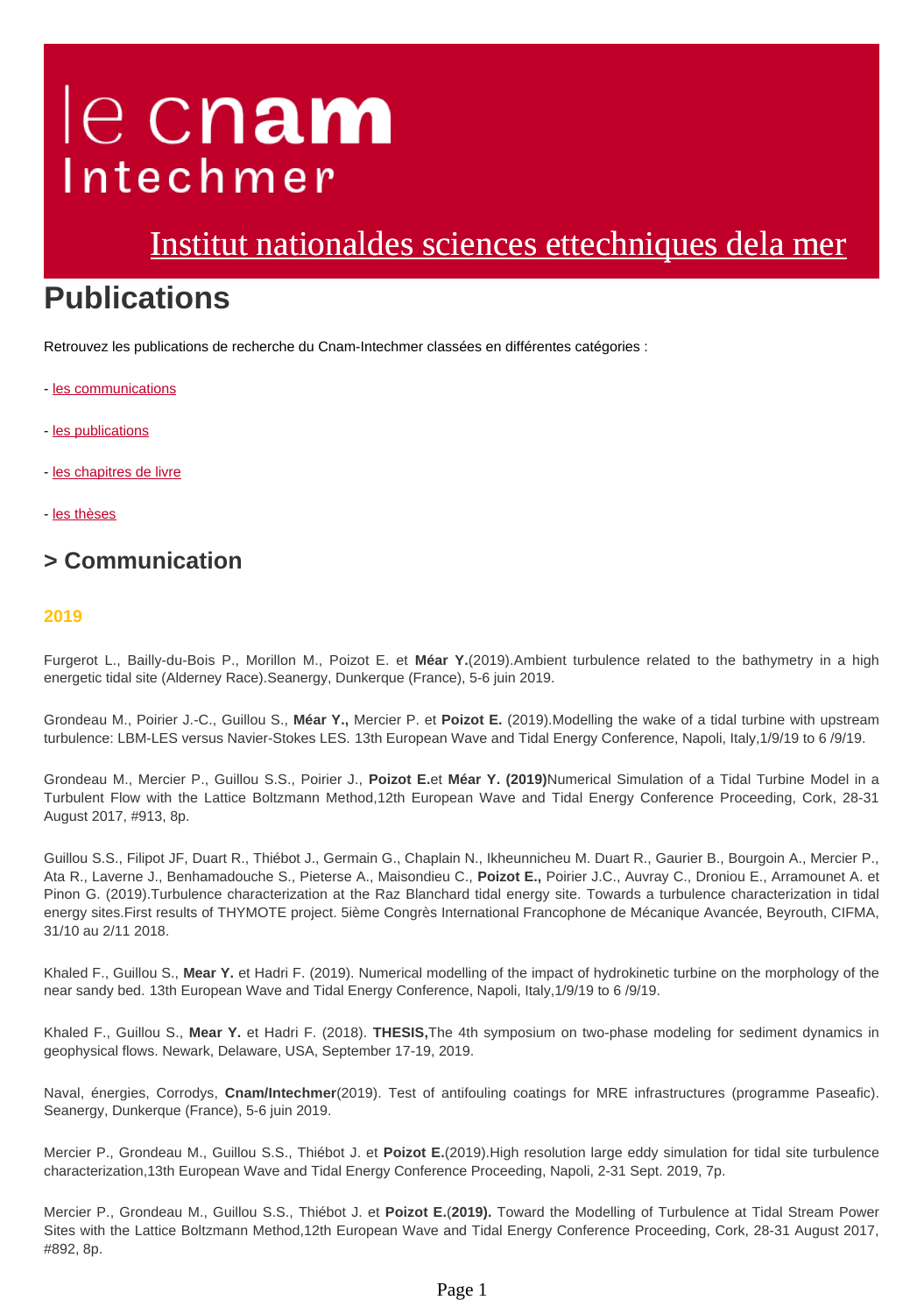**Nasri K.,**Gregoire G., Murat A., Fiallo M., Sharrock P. et Hanotel M., (2019) Sediment behavior in soil currently collected from the watersheds of the ancient huelgoat mine (Brittany, France): Pb-bearing phases. 17th International Conference on Chemistry and the Environment, 16-20 Juin 2019, Thessaloniki, Greece.

**Poizot E., Méar Y.,**(2019). In-situ turbulence measurements at sea - different technics in different environments. ERCOFTAC/SIG42 14th Workshop on Synthetic Turbulence Models - Synthetic methods, complex/fractal flows and porous media, 27-28 juin 2019, Caen, France

Furgerot L., Bailly-du-Bois P., Morillon M., Poizot E. et **Méar Y.**(2019).Ambient turbulence related to the bathymetry in a high energetic tidal site (Alderney Race).Seanergy, Dunkerque (France), 5-6 juin 2019.

Grondeau M., Poirier J.-C., Guillou S., **Méar Y.,** Mercier P. et **Poizot E.** (2019).Modelling the wake of a tidal turbine with upstream turbulence: LBM-LES versus Navier-Stokes LES. 13th European Wave and Tidal Energy Conference, Napoli, Italy,1/9/19 to 6 /9/19.

Grondeau M., Mercier P., Guillou S.S., Poirier J., **Poizot E.**et **Méar Y. (2019)**Numerical Simulation of a Tidal Turbine Model in a Turbulent Flow with the Lattice Boltzmann Method,12th European Wave and Tidal Energy Conference Proceeding, Cork, 28-31 August 2017, #913, 8p.

Guillou S.S., Filipot JF, Duart R., Thiébot J., Germain G., Chaplain N., Ikheunnicheu M. Duart R., Gaurier B., Bourgoin A., Mercier P., Ata R., Laverne J., Benhamadouche S., Pieterse A., Maisondieu C., **Poizot E.,** Poirier J.C., Auvray C., Droniou E., Arramounet A. et Pinon G. (2019).Turbulence characterization at the Raz Blanchard tidal energy site. Towards a turbulence characterization in tidal energy sites.First results of THYMOTE project. 5ième Congrès International Francophone de Mécanique Avancée, Beyrouth, CIFMA, 31/10 au 2/11 2018.

Khaled F., Guillou S., **Mear Y.** et Hadri F. (2019). Numerical modelling of the impact of hydrokinetic turbine on the morphology of the near sandy bed. 13th European Wave and Tidal Energy Conference, Napoli, Italy,1/9/19 to 6 /9/19.

Khaled F., Guillou S., **Mear Y.** et Hadri F. (2018). **THESIS,**The 4th symposium on two-phase modeling for sediment dynamics in geophysical flows. Newark, Delaware, USA, September 17-19, 2019.

Naval, énergies, Corrodys, **Cnam/Intechmer**(2019). Test of antifouling coatings for MRE infrastructures (programme Paseafic). Seanergy, Dunkerque (France), 5-6 juin 2019.

Mercier P., Grondeau M., Guillou S.S., Thiébot J. et **Poizot E.**(2019).High resolution large eddy simulation for tidal site turbulence characterization,13th European Wave and Tidal Energy Conference Proceeding, Napoli, 2-31 Sept. 2019, 7p.

Mercier P., Grondeau M., Guillou S.S., Thiébot J. et **Poizot E.**(**2019).** Toward the Modelling of Turbulence at Tidal Stream Power Sites with the Lattice Boltzmann Method,12th European Wave and Tidal Energy Conference Proceeding, Cork, 28-31 August 2017, #892, 8p.

**Nasri K.,**Gregoire G., Murat A., Fiallo M., Sharrock P. et Hanotel M., (2019) Sediment behavior in soil currently collected from the watersheds of the ancient huelgoat mine (Brittany, France): Pb-bearing phases. 17th International Conference on Chemistry and the Environment, 16-20 Juin 2019, Thessaloniki, Greece.

**Poizot E., Méar Y.,**(2019). In-situ turbulence measurements at sea - different technics in different environments. ERCOFTAC/SIG42 14th Workshop on Synthetic Turbulence Models - Synthetic methods, complex/fractal flows and porous media, 27-28 juin 2019, Caen, France

## <span id="page-1-0"></span>**> Les publications**

#### **2019**

**Grégoire G., Méar Y., Poizot E., Marion C., Murat A**.et Hebert B. (2019).Morpho-sedimentological trends in an artificial roadstead (Cherbourg, France). Accepted pour publication par Journal of Maps.

Furgerot L., Violet M., Poprawski Y., **Poizot E.,** Bailly du Bois P., Morillon M. et **Méar Y.** (2019).Mapping of bedrock and mobile vs. encrusted quaternary sediment in tide-dominated environment from high-resolution bathymetric map.Acceptée pour publication par Journal of Maps.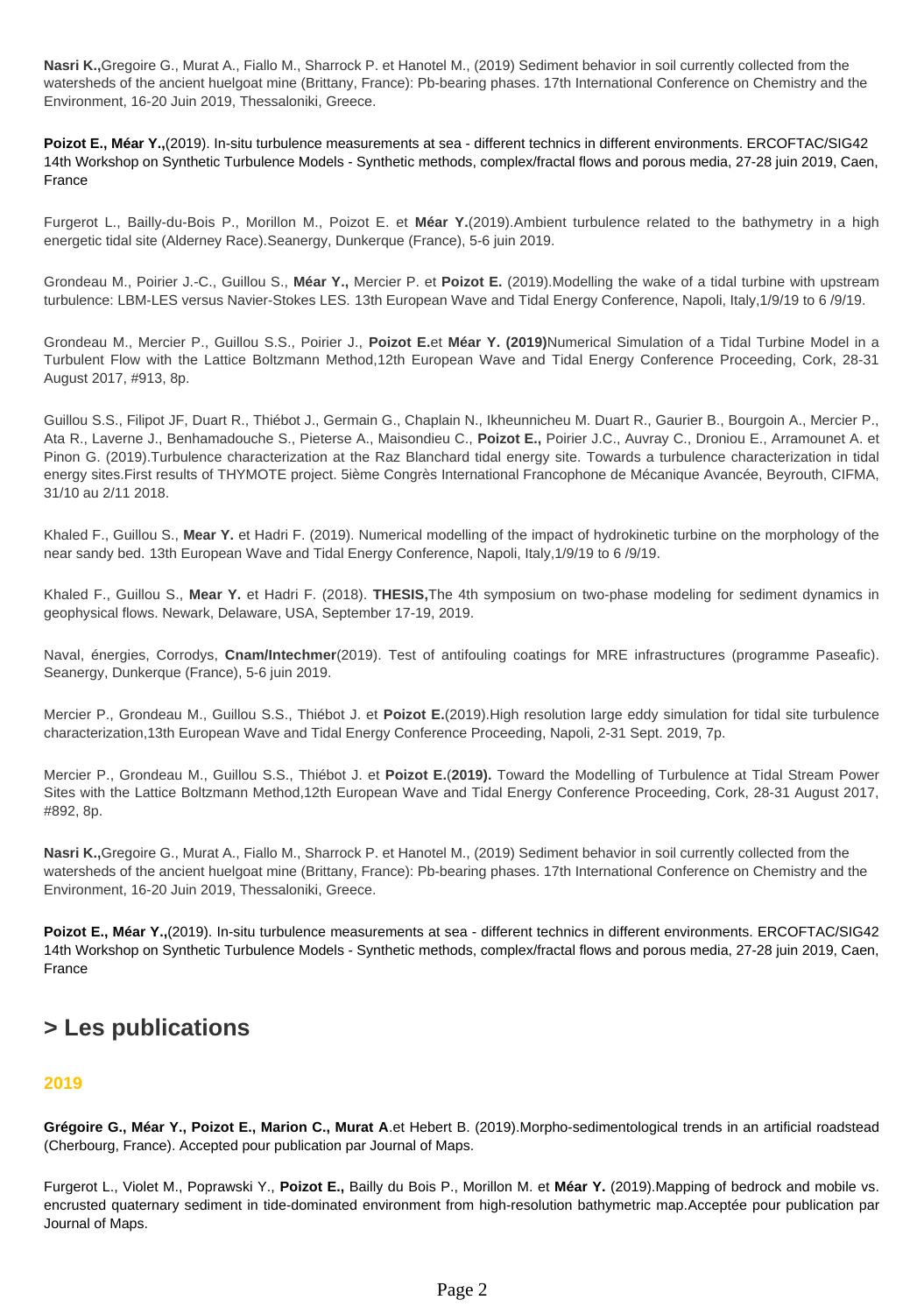Guillou S.S., Filipot JF, Duart R., Thiébot J., Germain G., Chaplain N., Ikhennicheu M., Duart R., Gaurier B., Bourgoin A., Mercier P., Ata R., Laverne J., Benhamadouche S., Pieterse A., Maisondieu C., Poizot E., Poirier J.C., Auvray C., Droniou E., Arramounet A., et Pinon G. (2019).Towards a turbulence characterization in tidal energy sites. First results of THYMOTE project. MATEC Web of Conferences 261(42):05002.

Champilou J.-B., Baltzer A., **Murat A.**, Reynaud M., Maillet G.M., Nardelli M.P. et Metzger E. (2019).New evidence of perfect overlapping of Haploops and pockmarks field: is it a coincidence?Accepté pour publication par Marine Geology.

# <span id="page-2-0"></span>**> Les chapitres de livre**

Millot S., Bégout M.L. et **Benhaïm D.** (2014).Foraging behaviour. In: The Biology of Sea bass (FJ Sánchez-Vázquez & JA Muñoz-Cueto Eds), Science Publishers, Ltd, British Channel Islands, Enfield, New Hampshire, USA, 207-230 pp.

**Connan S.**(2015). Spectrophotometric assays of major compounds extracted from algae. In: Stengel DB & Connan S (Eds) Natural Products from Marine Algae: Methods and Protocols, Methods in Molecular Biology series. Springer Vol. 1308. ISBS 978-1-4939-2683-1.

Stengel D.B. et **Connan S.** (2015) Natural Products from Marine Algae: Methods and Protocols, Methods in Molecular Biology series. Springer, Vol. 1308. ISBN 978-1-4939-2683-1.

Stengel D.B. et **Connan S.**(2015) Marine algae a source of biomass for biotechnological applications. In: Natural Products from Marine Algae: Methods and Protocols, Methods in Molecular Biology series, Stengel DB & Connan S Eds, Springer, 1308.ISBS 978-1-4939-2683-1.

Leleyter L., Baraud F., Gil O., **Gouali S.,** Lemoine M. et Orvain F. (2016).Aluminium impact on the growth of benthic diatom. In: Marine Sediments: Formation, Distribution and Environmental Impacts, Chap. 3, Nova Science Publishers, Williams Sh Ed., 61-79.

### <span id="page-2-1"></span>**> Les thèses**

Sous la direction de J.R. ANGILLELA et **Y. MEAR** (co-encadrant **E. POIZOT**)

N'GUYEN H. Y. (2018).Modélisation des mécanismes d'érosion et de resuspension par méthode numérique. Application aux écoulements géophysiques. Financement : gouvernement Vietnamien (CampusFrance). 145 pp.

Sous la direction de S. GUILLOU et **Y. MEAR** (co-encadrant **E. POIZOT**)

GRONDEAU M. (2018).Modélisation fine des effets de sillage et de la dynamique sédimentaire en faible profondeur, en conditions de courant et d'agitation extrêmes. 163 pp.

Sous la direction de S. GUILLOU (co-encadrant **E. POIZOT)**

MERCIER Ph. Modélisation de la turbulence engendrée par la bathymétrie dans le Raz Blanchard : Approche locale (LBM-LES). Financement : projet ANR ITE THYMOTE. Directeur : Sylvain Guillou, Co-encadrants : **E. Poizot,** Jérôme Thiébot (soutenance prévue début 2019).

## **Bilan des publications de recherche**

Toutes les publications de recherche à partir de 2011 jusqu'à aujourd'hui.